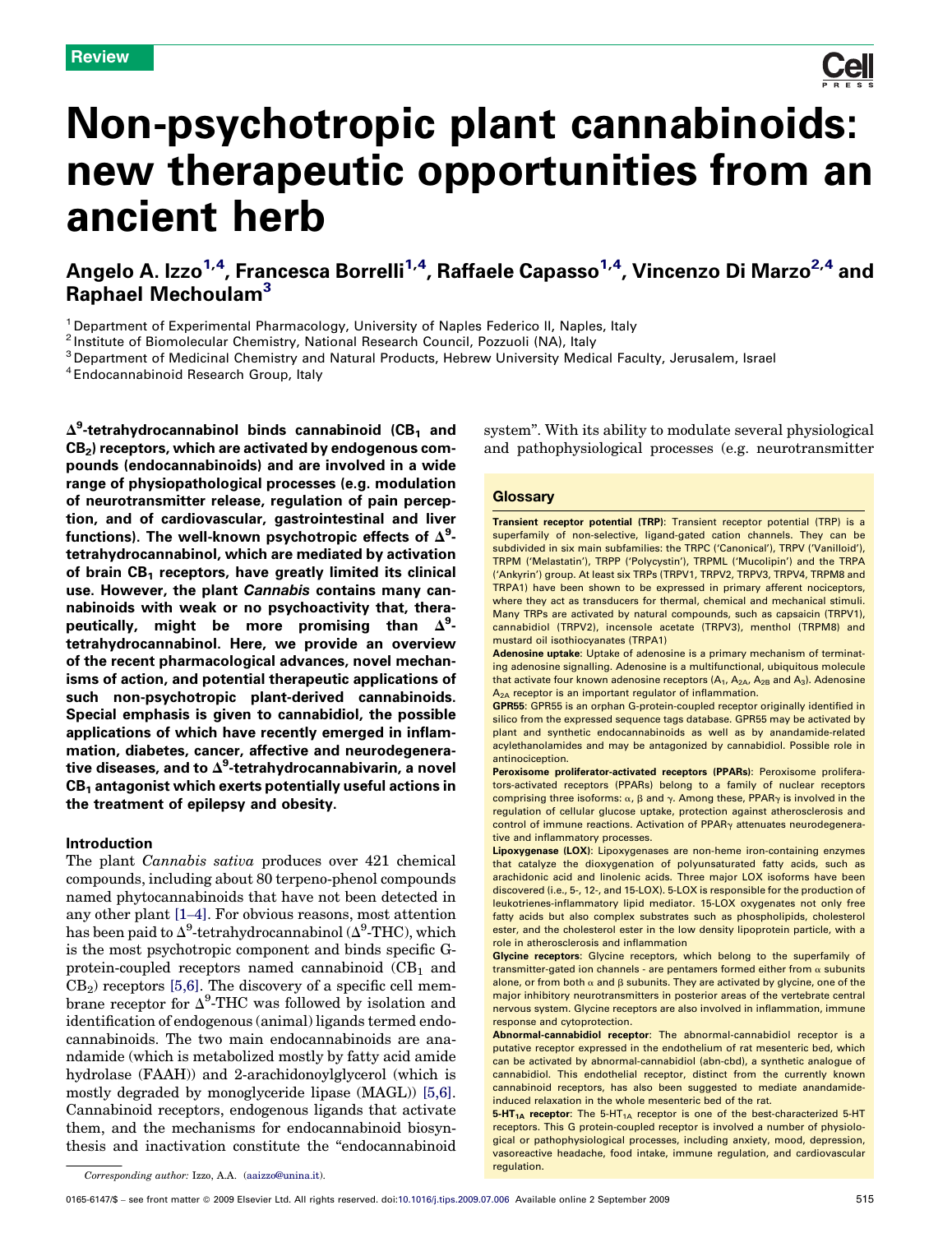release in the central and peripheral nervous system, pain perception, and cardiovascular, gastrointestinal and liver functions), the endocannabinoid system represents a potential target for pharmacotherapy [6]. Strategies to improve the efficacy and/or the risk–benefit ratio of drugs that manipulate the endocannabinoid system include the targeting of cannabinoid receptors located outside the blood–brain barrier with selective cannabinoid ligands or compounds that prevent endocannabinoid degradation (e.g. inhibitors of FAAH or MAGL) [5,6].

In addition to pharmacological modulation of the endocannabinoid system, a different approach to minimize the well-known psychotropic side effects of *Cannabis* is the use of phytocannabinoids with very weak or no psychotropic effects. These include cannabidiol (CBD), cannabigerol (CBG), cannabichromene (CBC),  $\Delta^9$ -tetrahydrocannabivarin  $(\Delta^9$ -THCV), cannabidivarin (CBDV) as well as cannabinoid acids such as  $\Delta^9$ -tetrahydrocannabinolic acid  $(\Delta^9\text{-THCA})$  and cannabidiolic acid (CBDA) (Box 1). These compounds exert multiple actions through mechanisms

# Box 1. Chemical structures and key (including historical) information of the main phytocannabinoids

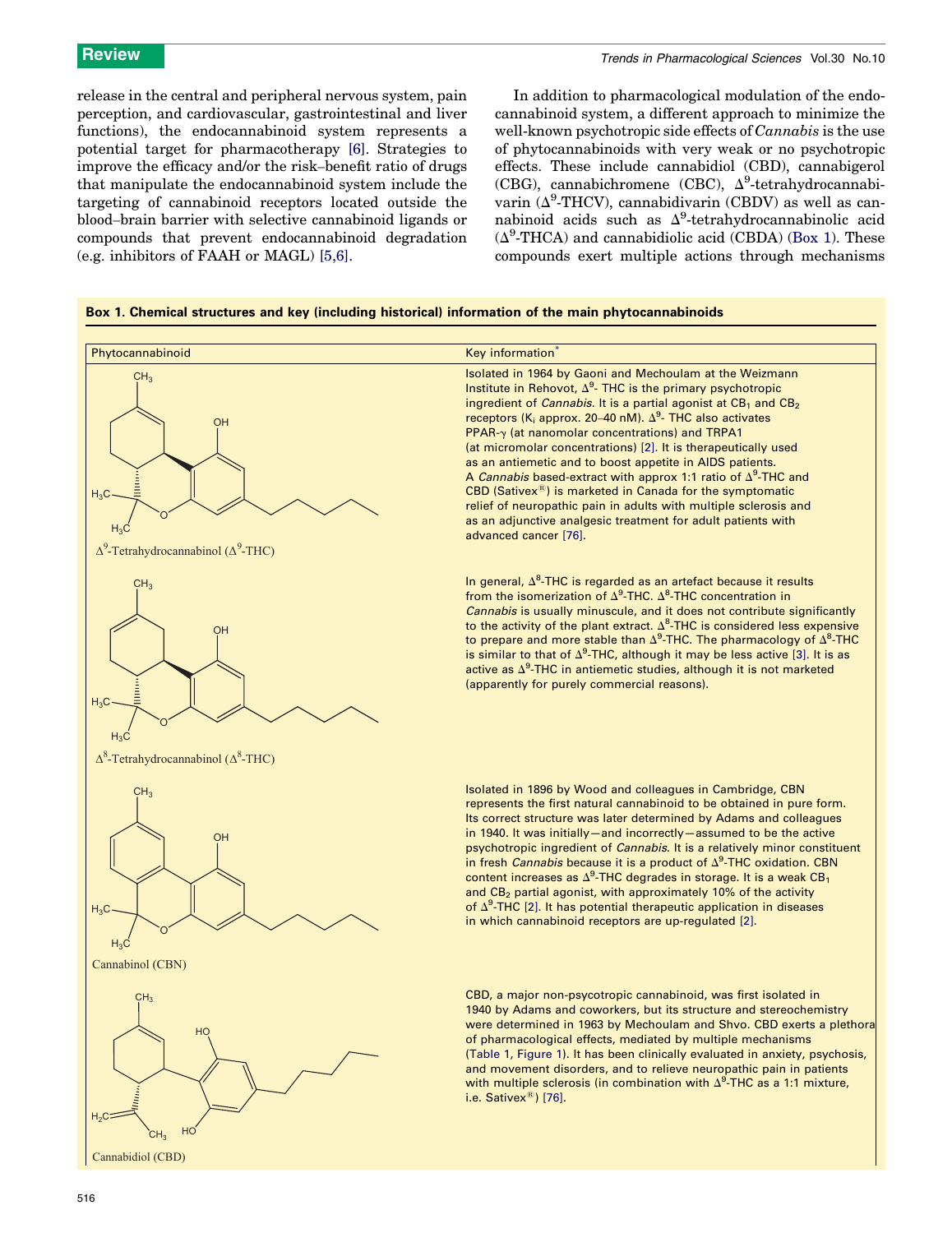# Box 1 (*Continued* )



 $\Delta^9$ - THCV<sup>a</sup> was detected in 1970 by Edward Gil and colleagues from a tincture of Cannabis BPC (then a licensed medicine in the UK). It is particularly abundant in Pakistani hashish.  $\Delta^9$ -THCV at low doses  $\langle$ <3 mg/kg) antagonises  $\Delta^9$ -THC effects, but it acts as a CB<sub>1</sub> agonist at higher doses (10 mg/kg) in vivo in mice<sup>b</sup> [2,25].  $\Delta^9$ -THCV shares the ability of synthetic  $CB_1$  antagonists to reduce food intake in mice [62].

Non-psychotropic cannabinoid obtained in 1964 by Gaoni and Mechoulam when they separated a hexane extract of hashish on Florisil. It exerts anti-proliferative and antibacterial activity. It is a potent TRPM8 antagonist [14], a TRPV1, TRPA1 and cannabinoid agonist, and an anandamide reuptake inhibitor in the low micromolar range [11,14].

CBDV<sup>a</sup> was isolated from hashish by Vollner and coworkers in 1969. Little information on its pharmacology has been reported and a mode of action has not been proposed.

The discovery of CBC, a non-psychotropic cannabinoid, was independently reported by Claussen and coworkers, and Gaoni and Mechoulam in 1966. CBC, together with  $\Delta^9$ -THC, is the major cannabinoid in freshly harvested dry-type material. CBC is nearly 2.5-times more toxic than  $\Delta^9$ -THC and, like  $\Delta^9$ -THC, it may cause hypothermia, sedation and hypoactivity in mice [3]. CBC exerts anti-inflammatory, antimicrobial and modest analgesic activity [3,32,39,75]. It is a potent TRPA1 agonist and weak anandamide reuptake inhibitor [11,14].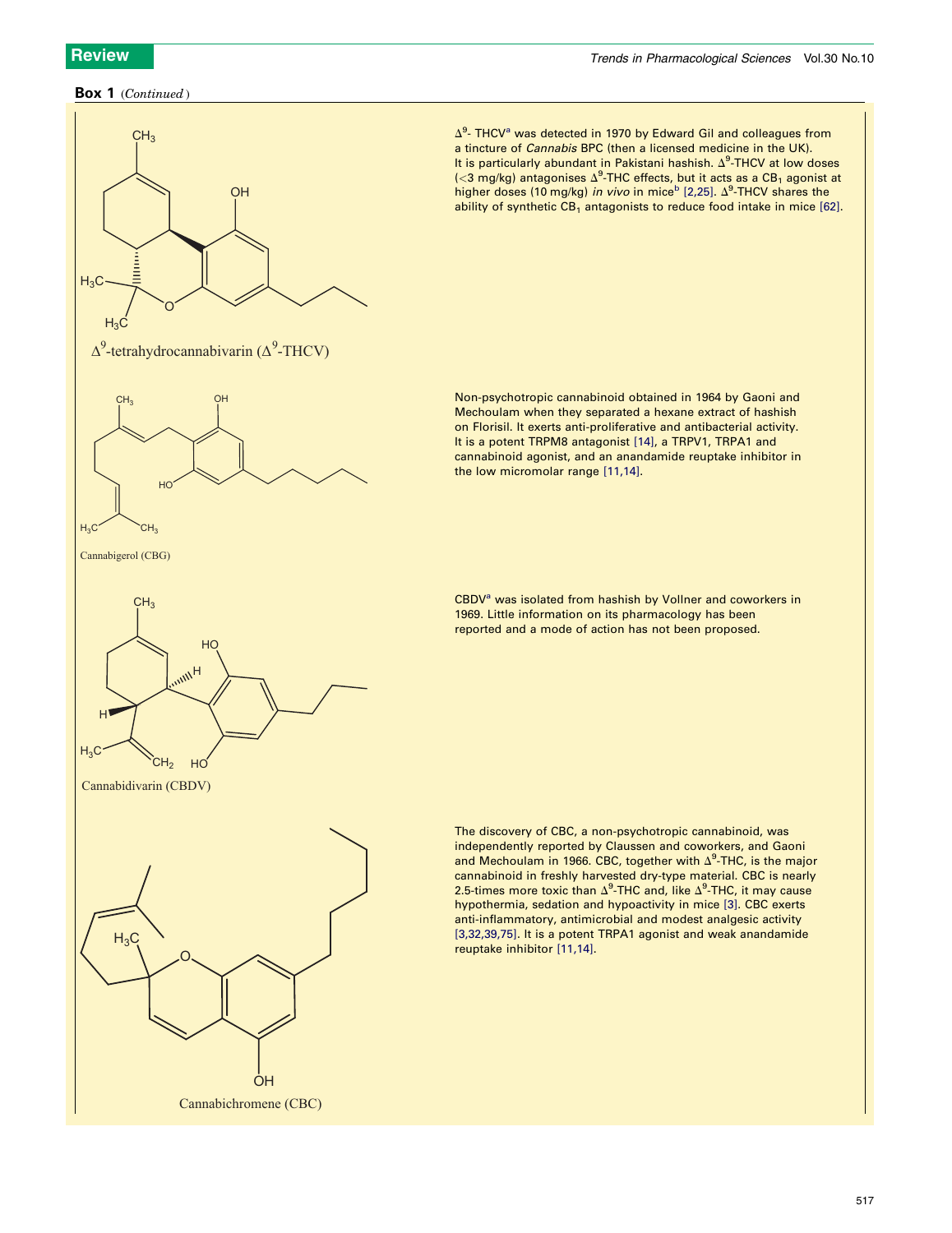# Box 1 (*Continued* )



 $\Delta^9$ -THC has two acidic analogs:  $\Delta^9$ -THCA A and  $\Delta^9$ -THCA B<sup>c</sup>.  $\Delta^9$ -THCA A, first extracted by Korte and coworkers (1965), was isolated as a pure compound in 1967 by Nishioka's group. In 1969, Mechoulam and coworkers reported the isolation of Δ<sup>9</sup>-THCA B. Δ<sup>9</sup>-THCA (unknown as to whether it is Δ<sup>9</sup>-THCA A or  $\Delta^9$ -THCA B) is a potent TRPA1 agonist and TRPM8 antagonist [14] and has been shown to exert anti-proliferative [11] and anti-spasmodic [3] actions.

CBDA, the first cannabinoid acid $c$  to be discovered, was isolated in 1955 by Krejci and Santavy. Together with CBD, CBDA is the main component of glandular hairs (up to 15%). In fresh plant material, 95% of CBD exists as its acid. It is a selective COX-2 inhibitor [22], TRPA1 and TRPV1 agonist and TRPM8 antagonist in the low micromolar range [11,14]. It exerts anti-proliferative actions [11].

Abbreviations: CBD, cannabidiol; Δ<sup>9</sup>-THCV, Δ<sup>9</sup>-tetrahydrocannabivarin; CBC, cannabichromene; CBG, cannabigerol; Δ<sup>9</sup>-THCA, Δ<sup>9</sup>-tetrahydrocannabinolic acid;, CBDA, cannabidiolic acid; ∆<sup>9</sup>-THC, ∆<sup>9</sup>-tetrahydrocannabinol; CBN, cannabinol; peroxisome proliferator-activated receptor <sub>Y</sub> (PPAR<sub>Y</sub>), TRPV1, transient receptor potential vanilloid type 1; TRPV2, transient receptor potential vanilloid type 2; TRPA1, transient receptor potential ankyrin type 1; TRPM8, transient receptor potential melastatin type 8; COX-2, cycloxygenase-2.

\*Chemical and historical data were extracted from refs. 3-4.

<sup>a</sup>the suffix "varin" indicates replacement of n-pentyl side chain with an n-propyl.

 $^{\rm b}$ Because  $\Delta^{\rm g}$ -THCV does not display detectable CB<sub>1</sub> receptor efficacy *in vitro,* CB<sub>1</sub> agonism is probably due to a  $\Delta^{\rm g}$ -THCV metabolite. Thus, high doses of  $\Delta^{\rm g}$ -THCV can produce anti-nociception and cataleptic behavior in mice and induce THC-like effects in humans, although with a potency in mouse and humans 4–5-times lower than that of  $\Delta^9$ -THC [2].

<sup>c</sup>lt has been suggested that cannabinoid acids are the original cannabinoids formed in the plant, to be subsequently decarboxylated to yield the better known neutral cannabinoids, but this hypothesis is controversial. None of the cannabinoid acids possess psychotropic activity [4].

which are only partially related to modulation of the endocannabinoid system [1,2]. The most promising of this class of safe compounds is CBD. CBD exerts several positive pharmacological effects that make it a highly attractive therapeutic entity in inflammation, diabetes, cancer and affective or neurodegenerative diseases [1,2,7,8]. More recently,  $\Delta^9$ -THCV has been shown to express the pharmacological profile of a  $CB<sub>1</sub>$  antagonist [9], with potential use in obesity treatment [2].

Here, we focus on recent developments in the preclinical pharmacology of non-psychotropic phytocannabinoids. We highlight the novel biochemical/pharmacological advances, mechanisms of action, and possible therapeutic uses of these plant-derived compounds.

# Molecular basis of the pharmacological action of nonpsychotropic cannabinoids

Non-psychotropic phytocannabinoids exert multiple pharmacological effects via different mechanisms. The most recently investigated mechanisms are modulation of the endocannabinoid system, transient receptor potential (TRP) channels (see Glossary), the peroxisome proliferator-activated receptor  $\gamma$  (PPAR $\gamma$ ) GPR55, the putative abnormal-CBD receptor 5-hydroxytryptamine receptor subtype 1A (5-HT<sub>1A</sub>), glycine  $\alpha$ 1 and  $\alpha$ 1 $\beta$  receptors, the

518

adenosine membrane transporter phospholipase  $A_2$ , lipoxygenase (LOX) and cyclooxygenase-2 (COX-2) enzymes, and  $Ca^{2+}$  homeostasis (Table 1) [9–26]. For example, CBD, CBG and CBC, which have very low affinity for cannabinoid  $CB<sub>1</sub>$  and  $CB<sub>2</sub>$  receptors, might enhance endocannabinoid-mediated actions through their ability to inhibit anandamide inactivation [11].  $\Delta^9$ -THCV behaves as a potent  $CB_2$  partial agonist *in vitro* and as a  $CB_1$  antagonist *in vivo* and *in vitro* [2,9,25]. CBD and CBG activate TRPV1, whereas CBD, CBC, CGB, and CBDA activate TRPA1 and, except for CBC, are TRPM8 antagonists [11,14].

CBD might also exert its pharmacological effects via modulation of intracellular  $Ca^{2+}$  concentration ([Ca<sup>2+</sup>]<sub>i</sub>). CBD increases  $[Ca^{2+}]_i$  in hippocampal neurons [18] through modulation of intracellular  $Ca^{2+}$  stores— specifically via mitochondrial Ca<sup>2+</sup> uptake and release—and Ltype voltage-gated  $Ca^{2+}$  channels [19]. Interestingly, under pathological conditions such as high neuronal-excitability conditions, CBD reduces  $[Ca^{2+}]_i$  [19]. Despite the fact that CBD has potent antioxidant activity, the increase in  $[Ca^{2+}]_i$ in tumor cells causes generation of reactive oxygen species (ROS) and cell apoptosis [11,27] (see the section below on cancer). It has been suggested that CBD hydroxyquinone, formed during hepatic microsomal metabolism of CBD, is capable of generating ROS and inducing cytotoxicity [28].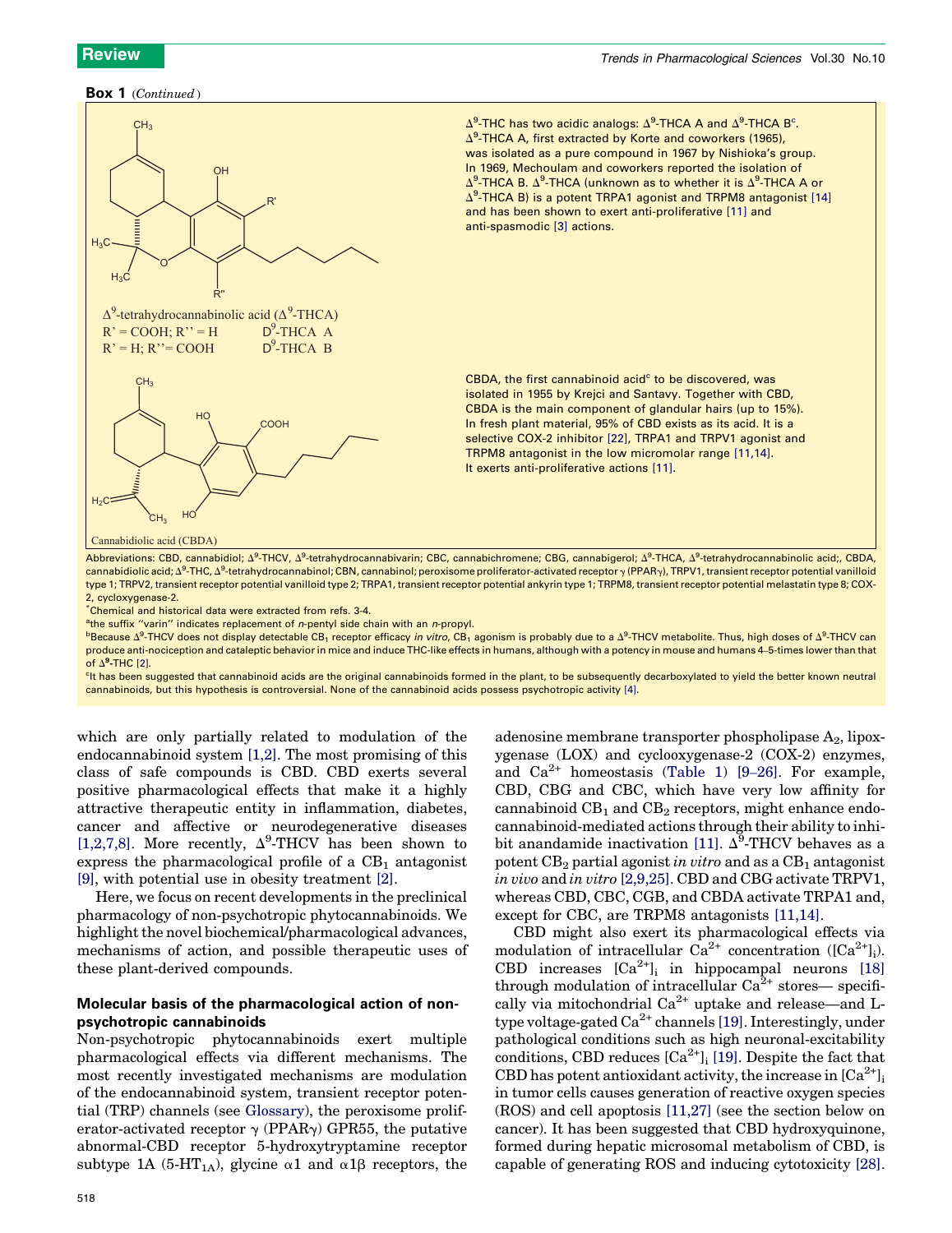# Table 1. Proposed molecular mechanisms of the actions of non-psychotropic phytocannabinoids

| Phytocannabinoid | Mechanism<br>[reference]                                                                            | <b>Quantitative data</b>                                                         | Assay                                                                                                                                                                    | Pharmacological<br>Relevance [reference]                                                                                                                                                                             |
|------------------|-----------------------------------------------------------------------------------------------------|----------------------------------------------------------------------------------|--------------------------------------------------------------------------------------------------------------------------------------------------------------------------|----------------------------------------------------------------------------------------------------------------------------------------------------------------------------------------------------------------------|
| CBD              | Antagonist of<br>CB <sub>1</sub> /CB <sub>2</sub><br>agonists [10]                                  | $K_B$ (nM); 79 (CB <sub>1</sub> )<br>and 138 $(CB2)$                             | [ <sup>35</sup> S]GTP <sub>Y</sub> S binding to mouse<br>brain membranes (CB1) and<br>to hCB <sub>2</sub> -CHO cell membranes                                            | CBD antagonises cannabinoid-<br>induced antispasmodic<br>effect in the isolated vas<br>deferens as well as the in vivo<br>responses to $\Delta^9$ -THC in animals<br>and humans $[2,8,10]$                           |
|                  | $CB2$ inverse<br>agonist [10]                                                                       | $EC_{50}$ : 503 nM                                                               | $[{}^{35}S]$ GTP <sub>Y</sub> S binding to<br>hCB <sub>2</sub> -CHO cell membranes                                                                                       | To be determined. Potential<br>role in CBD-induced<br>anti-inflammatory effects                                                                                                                                      |
|                  | FAAH<br>inhibition [11]                                                                             | IC <sub>50</sub> : 28 $\mu$ M                                                    | Measurement of<br>[ <sup>14</sup> C]ethanolamine released<br>from $[$ <sup>14</sup> C]anandamide by<br>membranes prepared from<br>N18TG2 cells                           | CBD reduces FAAH expression<br>in the inflamed intestine and,<br>probably via this mechanism.<br>reduces inflammation-induced<br>intestinal hypermotility in<br>mice [57,58]                                         |
|                  | Anandamide<br>reuptake<br>inhibitor [11]                                                            | IC <sub>50</sub> : 28 $\mu$ M                                                    | [ <sup>14</sup> C]anandamide uptake by<br>basophilic leukaemia or<br>MDA-MB-231 cells                                                                                    | To be determined                                                                                                                                                                                                     |
|                  | GPR55<br>antagonist [12]                                                                            | $IC_{50}$ : 445 nM                                                               | Antagonism of CP55970-induced<br>activation of $[{}^{35}S]GTP_{\gamma}S$ binding<br>to transfected HEK293S cells                                                         | To be determined                                                                                                                                                                                                     |
|                  | positive allosteric<br>modulator at $\alpha$ 1<br>and $\alpha$ 1 $\beta$ glycine<br>receptors. [13] | EC <sub>50</sub> ( $\mu$ M): 12.3 ( $\alpha_1$ )<br>and 18.1 $(\alpha_{1\beta})$ | Measurement of the current<br>response to glycine in HEK 293<br>cells expressing $\alpha$ 1 or $\alpha$ <sub>18</sub><br>receptors                                       | To be determined. In the<br>dorsal horn of the spinal<br>cord, glycine acts as an<br>inhibitory postsynaptic<br>neurotransmitter, with a role in<br>chronic pain after inflammation<br>or nerve injury               |
|                  | $\mu$ opioid receptor<br>ligand [see ref. 2]                                                        | IC <sub>50</sub> : 7 $\mu$ M                                                     | Inhibition of $[3DNM]$ ( $\mu$ opioid<br>receptor ligand) binding to rat<br>brain synaptosomal membranes                                                                 | To be determined. CBD could<br>potentially enhance the<br>effects of opiates                                                                                                                                         |
|                  | Positive Allosteric<br>modulator at $\mu$<br>and $\delta$ opioid<br>receptors [see ref. 2]          | $pE_{50}$ : 4.38 ( $\mu$ ) and 4.10 ( $\delta$ )                                 | $H^3$ -DAMGO and $H^3$ -naltrindole<br>$(\mu$ and $\delta$ opioid receptor ligand)<br>binding to rat cerebral cortical<br>membranes                                      | The effect occurs at very<br>high concentrations and<br>cannot be expected to<br>contribute to the in vivo<br>action of CBD                                                                                          |
|                  | TRPA1 agonist [14]                                                                                  | $EC_{50}$ : 96 nM                                                                | Increase of $[Ca2+]$ <sub>i</sub> in<br>TRPA1-HEK-293 cells                                                                                                              | To be determined. Potential<br>role in CBD analgesic effects                                                                                                                                                         |
|                  | TRPM8 antagonist [14]                                                                               | $EC_{50}$ : 80-140 nM                                                            | Antagonism of icilin- or<br>menthol-induced increase<br>in $[Ca^{2+}]_i$ in<br>TRPM8-HEK-293 cells                                                                       | To be determined. Potential<br>role in CBD analgesic effects.<br>Potential role in prostate<br>carcinoma                                                                                                             |
|                  | TRPV1 agonist [14]                                                                                  | $EC_{50}$ : 1-3 $\mu$ M                                                          | Increase of $[Ca2+]$ <sub>i</sub> in<br>TRPV1-HEK-293 cells                                                                                                              | To be determined. TRPV1<br>is involved in CBD<br>antipsychotic and analgesic<br>effects [30,50]                                                                                                                      |
|                  | TRPV2 agonist [15]                                                                                  | EC <sub>50</sub> : 3.7 $\mu$ M                                                   | $\overline{\text{Ca}^{2+}}$ mobilization in<br>TRPV2-HEK-293 cells                                                                                                       | The effect is shared by<br>$\Delta^9$ -THC and CBN [15].<br>TRPV2 activation by CBD<br>may mediate CGRP release<br>from cultured rat dorsal root<br>ganglion neurons [15]                                            |
|                  | adenosine uptake<br>competitive<br>inhibitor <sup>a</sup> [16]                                      | IC <sub>50</sub> : 120 nM                                                        | $[{}^{3}$ H]adenosine uptake in murine<br>microglia and macrophages                                                                                                      | CBD decreases $TNF-\alpha$ in wild-<br>type but not in A <sub>2A</sub> receptor-<br>deficient mice [16]. Its anti-<br>inflammatory effects in the<br>retina are linked to the inhibition<br>of adenosine uptake [65] |
|                  | PPAR <sub><math>\gamma</math></sub> agonist [17]                                                    | $IC_{50}$ approx 5 $\mu$ M                                                       | Reporter gene assay,<br>competition-binding assay<br>and adipogenesis assay                                                                                              | CBD induces vasorelaxation<br>and stimulation of fibroblasts<br>into adipocytes via PPAR $\gamma$<br>activation [17]                                                                                                 |
|                  | 5-HT <sub>1A</sub> agonist<br>[see ref. 2]                                                          | Approx 80%<br>displacement<br>at 16 μM                                           | Displacement of [ <sup>3</sup> H]8-OH-DPAT<br>in CHO cells transfected with<br>5-HT <sub>1A</sub> receptors; $[{}^{35}S]GTP\gamma S$<br>binding to transfected CHO cells | 5-HT <sub>1A</sub> is involved in<br>CBD-induced antischemic<br>and anxiolytic properties<br>[34, 35]                                                                                                                |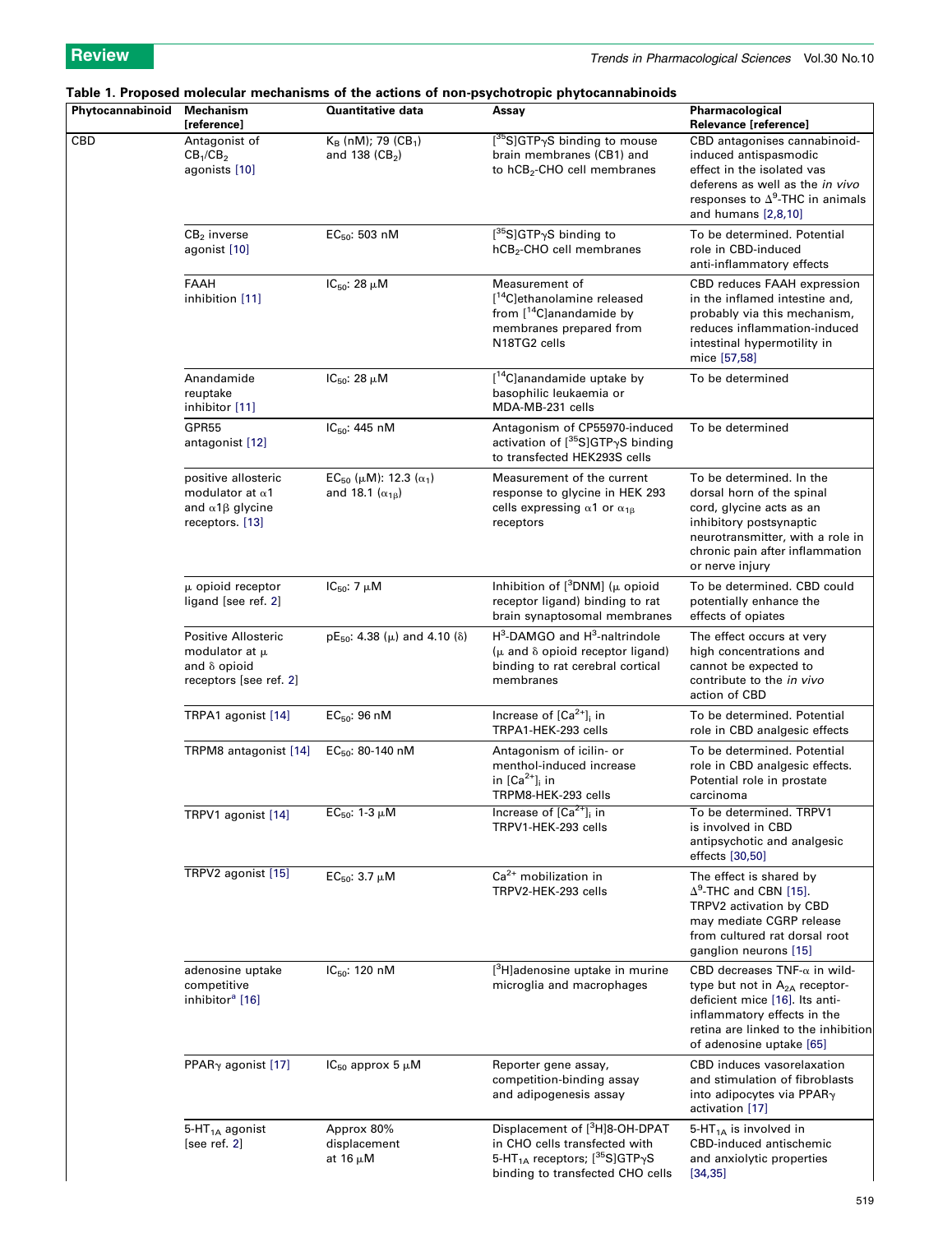## Table 1 (Continued) Phytocannabinoid Mechanism [reference] Quantitative data Assay Assay Pharmacological Relevance [reference] Antagonist of the putative abnormal-CBD receptor [see ref. 2] Effect at 1  $\mu$ M Antagonism of the vasodilator response of abnormal-CBD CBD attenuates the vasodilator response to anandamide [2] Regulator of intracellular  $[Ca^{2+}]^b$  [18,19] Effect at 1  $\mu$ M  $Ca<sup>2+</sup>$  imaging experiments in hippocampal cultures To be determined. Potential basis for the neuroprotective and antiepileptic properties of CBD T-type  $Ca^{2+}$  channel inhibitor [20]  $IC_{50}$ : approx 1  $\mu$ M Electrophysiological recordings in transfected HEK293 cells and sensory neurons To be determined. Potential role in CBD-induced nociception and antiepileptic effects Suppressor of tryptophan degradation [21]  $IC_{50}$ : 1.2-2.4  $\mu$ g/ml Measurements in human peripheral blood mononuclear cells To be determined. Tryptophan is a precursor of 5-HT. Potential role in pain, inflammation and depression 5-Lipoxygenase inhibitor [22]  $IC_{50}$ : 73.73  $\mu$ M Enzymatic assay in a cell-free system The effect is observed at very high concentrations. However, the 5-lipoxygenase pathway may be involved in CBD-induced antimitotic effect in glioma cells [69]. CBD decreases 5-lipoxygenase in tumour tissues in vivo [69] 15-Lipoxygenase inhibitor [22]  $IC_{50}$ : 2.56  $\mu$ M Enzymatic assay in a cell-free system To be determined. 15-Lipoxygenase is involved in developing atherosclerosis Phospholipase A<sub>2</sub> modulator<sup>c</sup> [23] EC<sub>50</sub>: 6.4  $\mu$ M (activation); IC<sub>50</sub>: 134  $\mu$ M (inhibition) Enzymatic assay in a cell-free system CBD exerts a biphasic stimulation of PGE<sub>2</sub> release in human synovial cells [23]. CBD exerts anti-inflammatory effects in rodents [1,7]  $\Delta^9$  $CB<sub>1</sub>$  antagonist [9,24, see also ref. 2] K<sub>i</sub>: 46-75 nM (brain membranes); pA<sup>2</sup> 7.62 (cerebellum) - 7.44 (piriform cortex) Antagonism of cannabinoid agonist-induced [<sup>35</sup>S]GTPyS binding to mouse whole brain, cerebellar and piriform cortical membranes  $\Delta^9$ -THCV increases central inhibitory neurotransmission [31] - with a therapeutic potential in epilepsy - and decreases food intake through  $CB<sub>1</sub>$  antagonism [62].  $\Delta^9$ -THCV attenuates  $\Delta^9$ -THC-induced hypothermia and antinociception in vivo [2,25] CB<sub>2</sub> partial agonist [see ref. 2] NR Inhibition of forskolin-induced stimulation of cAMP production by hCB<sub>2</sub>-CHO cells.  $\Delta^9$ -THCV stimulates mesenchymal stem cells via  $CB<sub>2</sub>$  receptors  $[67]$  $CB<sub>1</sub>$  and  $CB<sub>2</sub>$  partial agonist [see ref. 2] K<sub>i</sub> (nM): 439 (CB<sub>1</sub>), 337 (CB<sub>2</sub>) Displacement of [3H]CP55,940 from mouse brain membranes of hCB<sub>2</sub>-CHO cell membranes. [<sup>35</sup>S]GTPγS binding to mouse brain membranes (CB1) and to hCB<sub>2</sub>-CHO cell membranes To be determined. Anandamide reuptake inhibitor [11]  $IC_{50}$ : 15  $\mu$ M [<sup>14</sup>C]anandamide uptake by basophilic leukaemia or MDA-MB-231 cells To be determined. Potential applications similar to those of inhibitors of endocannabinoid degradation TRPA1 agonist  $[14]$  EC<sub>50</sub>: 3.4  $\mu$ M Increase of  $[Ca<sup>2+</sup>]$ <sub>i</sub> in TRPA1-HEK-293 cells To be determined. Potential role in analgesia TRPV1 agonist  $[11]$  EC<sub>50</sub>: 10  $\mu$ M Increase of  $[Ca<sup>2+</sup>]$  in TRPV1-HEK-293 cells To be determined. Potential role in analgesia TRPM8 antagonist  $[14]$   $EC_{50}$ :140-160 nM Antagonism of icilin- or menthol-induced increase in  $[Ca^{2+}]$ <sub>i</sub> in TRPM8-HEK-293 cells To be determined. Potential role in analgesia and in the treatment of prostate carcinoma. Phospholipase A<sub>2</sub> modulator<sup>c</sup> [23] EC<sub>50</sub>: 9.5  $\mu$ M; IC<sub>50</sub>: 55 mM Enzymatic assay in cell-free system CBG reduces PGE<sub>2</sub> release in human synovial cells [23].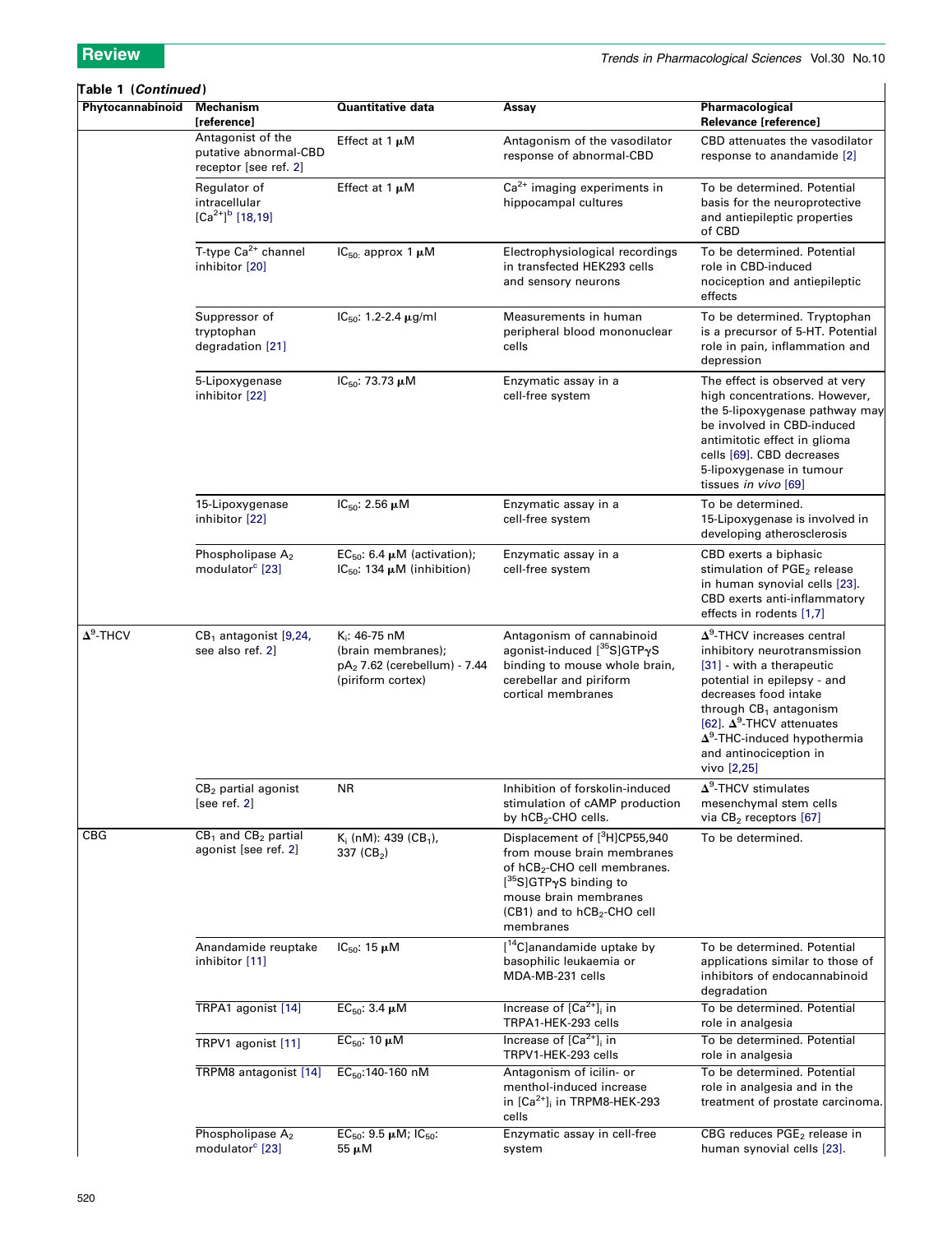# Table 1 (Continued )

| Phytocannabinoid | <b>Mechanism</b><br><b>Ireferencel</b>   | <b>Quantitative data</b>           | Assay                                                                                                   | Pharmacological<br><b>Relevance Ireferencel</b>                                                                                                                 |
|------------------|------------------------------------------|------------------------------------|---------------------------------------------------------------------------------------------------------|-----------------------------------------------------------------------------------------------------------------------------------------------------------------|
| CBC              | TRPA1 agonist [14]                       | EC <sub>50</sub> : 60 M            | Increase of $[Ca2+]$ <sub>i</sub> in<br>TRPA1-HEK-293 cells                                             | To be determined. Potential<br>role in analgesia                                                                                                                |
|                  | Anandamide<br>reuptake<br>inhibitor [11] | IC <sub>50</sub> : 13 $\mu$ M      | [ <sup>14</sup> C]anandamide uptake by<br>basophilic leukaemia or<br>MDA-MB-231 cells                   | To be determined. Potential<br>applications similar to those<br>of inhibitors of<br>endocannabinoid<br>degradation                                              |
| $\Delta^9$ -THCA | TRPA1 partial<br>agonist [14]            | $EC_{50}$ : 240 nM                 | Increase of $[Ca2+]$ in<br>TRPA1-HEK-293 cells                                                          | To be determined. Potential<br>role in analgesia                                                                                                                |
|                  | TRPM8 antagonist [14]                    | EC <sub>50</sub> : 70-140 nM       | Antagonism of icilin- or<br>menthol-induced increase<br>in $[Ca2+]$ in TRPA1-HEK-293<br>cells           | To be determined. Potential<br>role in analgesia and in the<br>treatment<br>of prostate carcinoma.                                                              |
| <b>CBDA</b>      | TRPA1 partial<br>agonist [14]            | EC <sub>50</sub> : 12 $\mu$ M      | Increase of $[Ca2+]$ in<br>TRPA1-HEK-293 cells                                                          | To be determined. Potential<br>role in analgesia                                                                                                                |
|                  | TRPV1 agonist [11]                       | EC <sub>50</sub> : 10 $\mu$ M      | Increase of $[Ca2+]$ <sub>i</sub> in<br>TRPV1-HEK-293 cells                                             | To be determined. Potential<br>role in analgesia                                                                                                                |
|                  | TRPM8 antagonist [14]                    | EC <sub>50</sub> : $0.9-1.9 \mu M$ | Antagonism of icilin- or<br>menthol-induced increase in<br>$[Ca2+]$ <sub>i</sub> in TRPA1-HEK-293 cells | To be determined. Potential<br>role in analgesia and in the<br>treatment of prostate<br>carcinoma.                                                              |
|                  | COX-2 inhibitor [26]                     | IC <sub>50</sub> : 2.2 $\mu$ M     | Enzymatic assay                                                                                         | To be determined. The effect<br>is not shared by $\Delta^9$ -THC or<br>CBD; $\Delta^9$ -THCA weakly active<br>at 100 µM [26]. Potential role<br>in inflammation |

NR = not reported.

Abbreviations: CBD, cannabidiol;  $\Delta^9$ -THCV,  $\Delta^9$ -tetrahydrocannabivarin; CBC, cannabichromene; CBG, cannabigerol;  $\Delta^9$ -THCA,  $\Delta^9$ -tetrahydrocannabinolic acid;, CBDA, cannabidiolic acid;  $\Delta^9$ -THC,  $\Delta^9$ -tetrahydrocannabinol; CBN, cannabinol; TRPV1, transient receptor potential vanilloid type 1; TRPV2, transient receptor potential vanilloid type 2; TRPA1, transient receptor potential ankyrin type 1; TRPM8, transient receptor potential melastatin type 8; COX-2, cycloxygenase-2; 5-HT<sub>1A</sub>, 5-hydroxytryptamine receptor subtype 1A; FAAH, fatty acid amide hydrolase.

<sup>a</sup>denotes that the effect occurs via the equilibrate nucleoside transporter.

<sup>b</sup>denotes that the effect occurs via mitochondrial uptake and release or via L-type voltage gated [Ca<sup>2+</sup>] channel.

<sup>c</sup>denotes activation at low concentrations, inhibition at higher concentrations.

As a consequence, CBD hydroxyquinone reduces colon cancer growth in nude mice [29]. The multiple pharmacological targets of phytocannabinoids, most notably those of CBD, result in a wide range of pharmacological actions with potential therapeutic interest.

# Pharmacological actions and potential therapeutic applications

Non-psychotropic phytocannabinoids exert multiple pharmacological actions in the central nervous system and in the periphery. Among these compounds, CBD has been more thoroughly investigated. CBD effects (e.g. analgesic/anti-inflammatory, antioxidant, neuroprotective and pro-apoptotic) might predict possible future use for the treatment of pain, neurodegenerative disorders, ischemia and cancer. Many effects of CBD (e.g. anxiolytic, antiinflammatory, neuroprotective, anti-ischemic) follow a bell-shaped dose–response curve [1,7,8], suggesting that dose is a key factor in CBD pharmacology.

# Psychosis

Preliminary reports have demonstrated the antipsychotic action of CBD in human models of psychotic symptoms induced in volunteers and in psychotic patients [1,7,8]. The pharmacological profile of the antipsychotic action of CBD, investigated in animal models using behavioral and neuro-

chemical techniques, was shown to be similar to that of atypical antipsychotics such as clozapine, and different from that of ''typical'' antipsychotics such as haloperidol, in that it was associated with fewer unwanted side effects such as catelepsy. Three important points are worth noting. First, CBD, like clozapine and haloperidol, attenuated some dopaminergic effects associated with apomorphine (i.e. stereotypy, prolactin secretion, and palpebral ptosis) and reduced hyperlocomotion induced by amphetamine and ketamine in mice. However, in these experiments, haloperidol (but not CBD or clozapine) caused catalepsy [7]. Second, CBD, like clozapine (but not like haloperidol) increased Fos protein expression in the nucleus accumbens, but not in the striatum, indicating that CBD produces neuronal activation in mesolimbic but not in motor control areas [7]. Third, CBD reversed, in a TRPV1 antagonist-sensitive manner and similar to clozapine, the sensorimotor gating deficits induced by a NMDA receptor antagonist [30], which is relevant in the light of the observation that sensorimotor gating is deficient in patients with psychotic disorders such as schizophrenia.

In summary, CBD is the only phytocannabinoid to have been evaluated for possible antipsychotic effects. Experimental results suggest that it exerts antipsychotic actions and is associated with fewer adverse effects compared with ''typical antipsychotics''.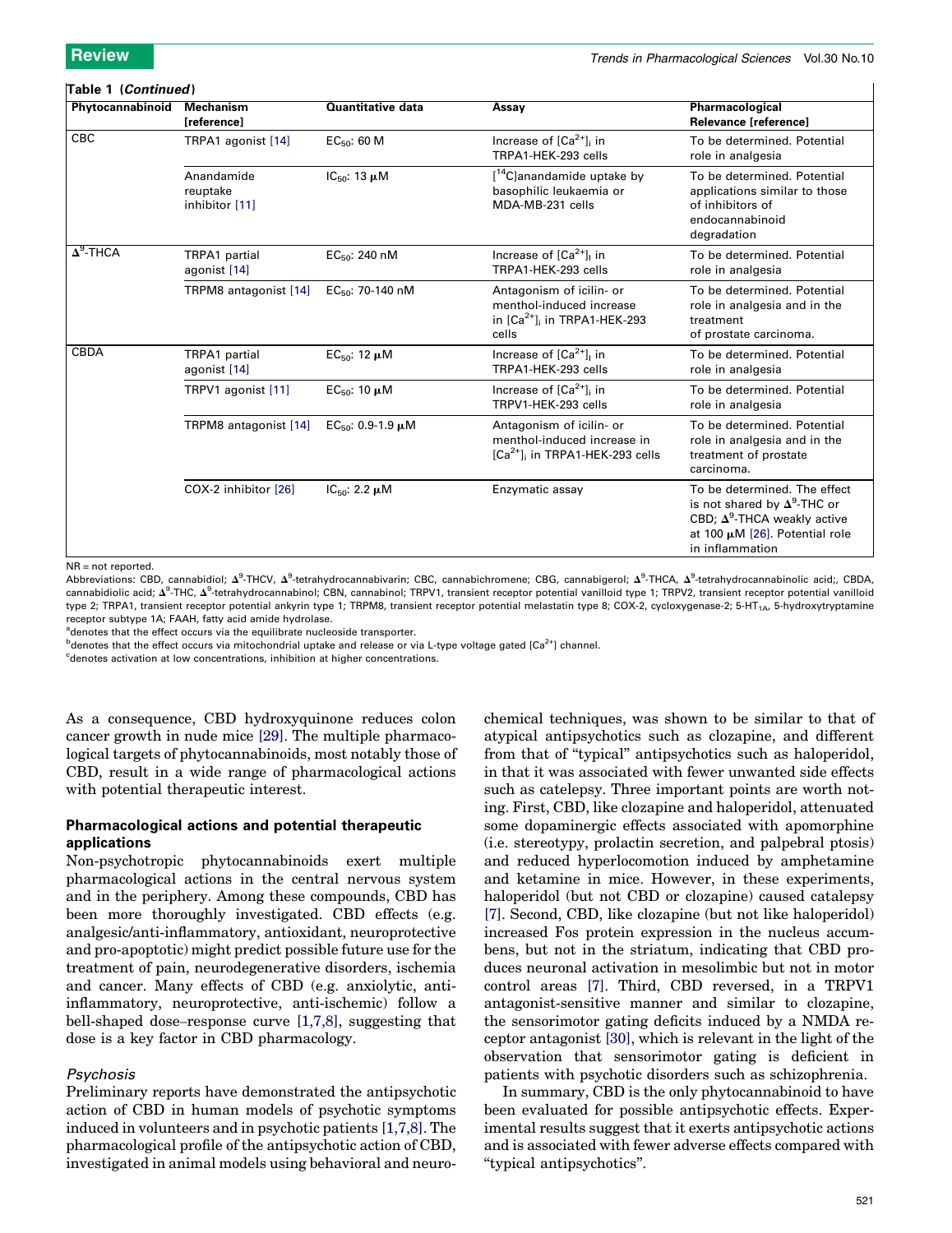# Epilepsy

The clinical efficacy of CBD with respect to epilepsy is uncertain [7], but this compound has been shown to attenuate convulsions induced in animals by various procedures [1,7,8] and to reduce  $Ca^{2+}$  oscillations under high-excitability in cultured hippocampal neurons [19]. The molecular basis for the antiepileptic action of CBD might involve a  $\operatorname{reduction}$  of  $\operatorname{[Ca}^{2+}\mathrm{]}_{\mathrm{i}},$  via interaction with the mitochondrial  $Na^{2+}/Ca^{2+}$ -exchanger [19].

Another phytocannabinoid that might exert antiepileptic actions is  $\Delta^9$ -THCV. This compound acts in a manner similar to "standard"  $CB_1$  receptor antagonists to  $increase—in a GABA<sub>A</sub> antagonist-sensitive manner—min$ iature inhibitory postsynaptic currents at interneuron– Purkinje cell synapses, and to decrease Purkinje cell spike firing in the mouse cerebellum *in vitro* [31]. Collectively, such results suggest that  $\Delta^9$ -THCV acts to limit excitation via increase in GABA release, an idea that is consistent with its efficacy in an experimental model of epilepsy  $[2]$ . An early report showed that CBC produced minor effects on the latency and duration of electroshock-induced seizures [32].

In summary, CBD (via reduction of  $[Ca^{2+}]_i$ ) and  $\Delta^9$ -THCV (via CB<sub>1</sub> antagonism) have been suggested to exert antiepileptic actions in experimental studies.

# Anxiety and sleep

Preliminary studies in healthy volunteers suggest that CBD has an anxiolytic action [1,7,8]. Experimentally, the anxiolytic-like properties of CBD (which are benzodiazepine receptor-independent) have been demonstrated in different animal models such as the conditioned emotional response, the Vogel conflict test, and the elevated plus-maze [7,33]. CBD might exert anxiolytic-like effects by activating post-synaptic  $5-HT_{1A}$  receptors in the periaqueductal gray matter [34]. Furthermore, CBD attenuated the acute autonomic response (i.e. increased blood pressure and heart rate) associated with restraint stress in rats in a  $5-HT_{1A}$  antagonist-sensitive manner [35]. Preclinical studies also suggest the potential use of CBD as an adjuvant in exposure-based psychotherapies for anxiety disorders related to inappropriate retention of aversive memories. Bitencourt and colleagues recently found that CBD facilitated the extinction of contextual fear memory in rats, possibly through indirect activation of the  $CB_1$  receptor [36].

CBD has been shown to exert alerting and sleep-inducing actions. Its systemic administration prolonged pentobarbitone sleep in mice [37] and reduced ambulation and operant behavior in rats [1,7,8]. However, when CBD was directly administered into specific wake-related areas, such as the lateral hypothalamus or dorsal raphe nuclei, an enhancement in rat alertness was observed [38]. Notably, the effect of CBD in humans is biphasic, exhibiting alerting properties at low doses and sedative actions at high doses [7]. Early studies showed that CBC, like  $\Delta^9$ -THC, prolonged hexobarbital hypnosis in mice [3,39].

In summary, CBD has been shown to exert anxiolytic actions—possibly via  $5-HT_{1A}$  receptor activation—and to facilitate the extinction of contextual fear memory—perhaps via indirect activation of  $CB_1$  receptors—in rodents.

Sleep-inducing actions have been described for CBC and CBD, although centrally administered CBD may also have alerting properties.

# Neuroprotection and neurodegenerative diseases

CBD is a well-known antioxidant, exerting neuroprotective actions that might be relevant to the treatment of neurodegenerative diseases, including Alzheimer's disease (AD), Parkinson's disease (PD) and Huntington's disease (HD). CBD may prove beneficial in preventing apoptotic signalling in neurons via restoration of  $Ca^{2+}$  homeostasis [18].

CBD exerts a combination of neuroprotective, anti-oxidative and anti-apoptotic effects against the neuronal damage induced by the  $\beta$ -amyloid peptide (A $\beta$ ). It inhibits Ab-induced neurotoxicity in PC12 cells and this effect is mediated by the Wnt– $\beta$ -catenin pathway [40], an important finding in light of the observation that disruption of the Whet pathway by A<sub>B</sub> represents a pivotal event in the neuronal apoptosis occurring in AD. Moreover, in a mouse model of AD-related neuroinflammation induced by the intra-hippocampal inoculation of Ab *in vivo*, CBD attenuated the expression of several glial pro-inflammatory proteins, including glial fibrillary acidic protein, inducible nitric oxide synthase  $(iNOS)$  and interleukin 1 $\beta$  (IL-1 $\beta$ ) [41], which are major contributors to the propagation of neuroinflammation and oxidative stress.

By using a rat model of PD generated by unilateral injection of 6-hydroxydopamine into the medial forebrain bundle, it was shown that CBD can attenuate dopamine depletion and tyrosine hydroxylase deficits, which are indicative of the degree of neurodegeneration of nigrostriatal dopaminergic projections [1,7]. The neuroprotective action of CBD in animal models of PD is in accord with the strong positive correlation between the *N*-acetylaspartate/ total creatine ratio (which is suggestive of increased neurogenesis or synaptogenesis) and CBD levels measured in the putamen/globus pallidus of recreational users of *Cannabis* [42]. Further studies investigating the mode of action of CBD showed that this plant compound counteracted the decrease in copper-zinc superoxide dismutase (a key enzyme in endogenous defences against oxidative stress) induced by 6-hydroxydopamine in the rat substantia nigra [43].

CBD has been shown to reduce rat striatal atrophy generated by the administration of 3-nitropropionic acid (a mitochondrial toxin that replicates some of the biochemical alterations occurring in HD). This ability seems to be based on the antioxidant properties of CBD, and is independent of the activation of cannabinoid, TRPV1 and adenosine  $A_{A2}$  receptors [44]. Such neuroprotective effects might be relevant to HD, which is characterized by the preferential loss of striatal projection neurons due, at least in part, to the generation of ROS species caused by mitochondrial failure and complex II deficiency typical of patients with HD.

In summary, CBD, possibly due to its extraordinary antioxidant properties and to its modulation of  $Ca^{2+}$ homeostasis, exerts positive effects on a wide range of pathophysiological processes implicated in neurodegenerative diseases. CBD is also effective in experimental models of AD, PD and HD.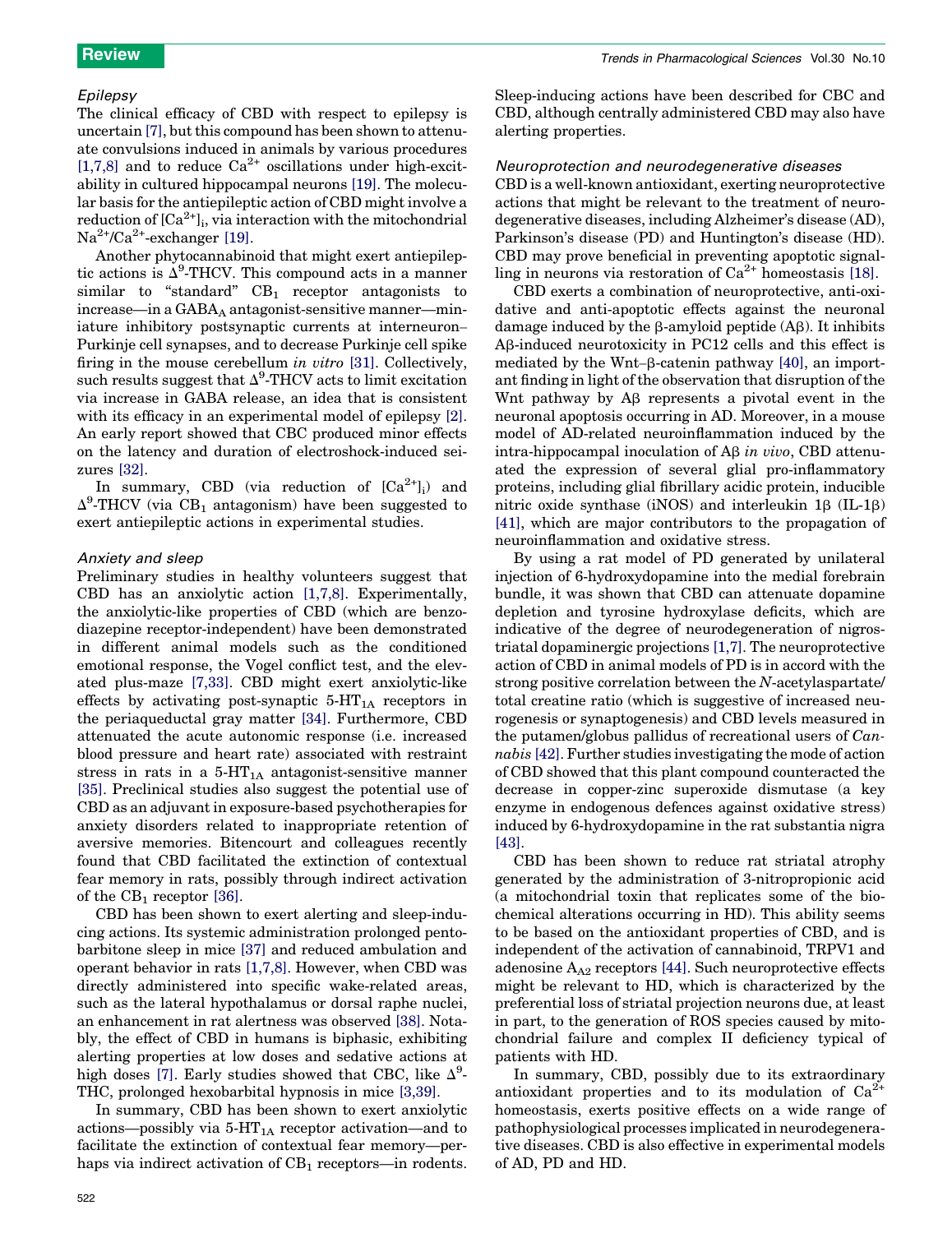# Cerebral and myocardial ischemia

CBD can reverse brain damage caused by cerebral ischemia in mice and in gerbils [1,7]. The cerebroprotectant effect of CBD is different from that of  $\Delta^9\text{-}\text{THC}$  in that it is: i) cannabinoid receptor-independent, ii) long-lasting, iii) observed when the drug is administered pre- and postischemia, and iv) not associated with the development of tolerance [45–47]. Importantly, CBD reduced cerebral hemodynamic impairment, improved brain metabolic activity post-insult, and reduced brain edema and seizures associated with temporary occlusion of carotid arteries and hypoxia in newborn gerbils [48]. These neuroprotective effects were associated with extracerebral benefits such as cardiac, hemodynamic and ventilatory improvements [48]. The mechanism of the cerebroprotectant effect of CBD might involve an increase in cerebral blood flow mediated by the 5-HT<sub>1A</sub> receptor [1,7] and/or be secondary to its cannabinoid receptor-independent anti-inflammatory action [46]. The anti-inflammatory action of CBD is associated with inhibition of monocyte/macrophages expressing high-mobility group (a non-histone DNA-binding protein which is known to induce neurofinallation and microglial activation in the post-iscremic brain) in the infarct area (including the striatum), and to a reduction in the number of Iba1-positive and glial fibrillary acidic protein-positive cells in the striatum [47].

CBD is also promising for treatment of myocardial ischemia. It caused a reduction in infarct size in an *in-vivo* rat model of ischemia and reperfusion, and the effect was associated with a reduction of myocardial inflammation and interleukin (IL)-6 levels [49]. CBD was ineffective in the isolated rat heart model 49, so it is possible that its cardioprotective effects are mediated by systemic immunomodulatory effects or by a CBD metabolite.

In summary, CBD is a promising agent for treatment of cerebral and myocardial ischemia. CBD increases cerebral flow via the  $5$ -HT<sub>1A</sub> receptor.

# Inflammation, pain and the immune response

Early reports suggested that CBC exerted anti-inflammatory effects [39] and modest analgesic activity [32] in rodents. CBC was superior to the non-steroidal antiinflammatory drug phenylbutazone in carrageenaninduced rat paw edema and in the erythrocyte membrane stabilization method [39].

More recently, CBD was shown to be effective in wellestablished experimental models of analgesia (neuropatic and inflammatory pain) [50] as well as in acute (carrageenan-induced rat paw edema) and chronic (e.g. collageninduced murine arthritis) models of inflammation [1,7] in rodents. It is believed that the analgesic effect of CBD is mediated, at least in part, by TRPV1 [50] and that its antiarthritic action is due to a combination of immunosuppressive and anti-inflammatory effects. This idea is based on several lines of evidence (summarized in Box 2) [1,2,7,8,51,52,53].

The effect of CBD on T-cells was investigated in detail. It was found that the cannabinoid exerted a generalized immunosuppressive effect through a proapoptotic mechanism involving oxidative stress-dependent activation of caspase-8 [52,54]. It was also proposed

# Box 2. Evidence supporting the anti-inflammatory and immunosuppressive actions of cannabidiol (CBD)

- "CBD suppresses the collagen-type-II-specific proliferation of lymph-node cells from arthritic mice [1].
- $\triangleright$  CBD suppresses T-cell response and decreases TNF- $\alpha$  release from synovial cells isolated from mouse arthritic knee joints [1]. This finding suggests that the therapeutic action of CBD in arthritis includes the suppression of TNF- $\alpha$ .
- $\triangleright$  CBD decreases TNF- $\alpha$  production in LPS-treated mice via  $A<sub>2A</sub>$  adenosine receptor activation [16].
- EXP CBD suppresses the production of IL-8 and of the chemokines  $MIP-1\alpha$  and MIP-1 $\beta$  in a human B cell line [1].
- Example 20 CBD inhibits the release of ROS by zymosan-stimulated neutrophils and blocks nitric oxide production by peritoneal macrophages [1].
- ▶ CBD increases IL-12 and decreases IL-10 production-in a cannabinoid antagonists-sensitive manner—in murine macrophages [1].
- $\triangleright$  CBD attenuates—in a cannabinoid antagonists-insensitive manner—phorbol ester/calcium ionophore-stimulated IL-2 production in mouse splenocytes [1].
- Example CBD inhibits neutrophil migration induced by fMLP by activating a target, distinct from  $CB_1$  and  $CB_2$  receptors, which is antagonized by the endogenous compound N-arachidonoyl-Lserine [51].
- $\triangleright$  CBD attenuates serum production of antigen-specific antibodies in ovalbumin-sensitized mice and suppresses T-cell proliferation and the production of IL-2, IL-4 and IFN- $\gamma$  by splenocytes [52].
- $\triangleright$  CBD decreases IFN- $\gamma$  release in phytohemagglutinin-stimulated human peripheral mononuclear cells [21] and in lymph-node cells [1].
- $\triangleright$  CBD induces apoptosis in immature and immortalized T-cells, with ROS generation having a pivotal role [53].

Abbreviations: fMLP, formyl-methionyl-leucyl-phenylalanine; IFN-y, interferon- $\gamma$ , IL, interleukin; LPS, lipopolysaccharide; MIP-1, Macrophage Inflammatory Protein-1; ROS, reactive oxygen species; TNF- $\alpha$ , tumor necrosis factor  $\alpha$ .

that CBD-induced T-cell suppression might be linked to its ability to suppress the transcriptional activity of activator protein-1 and nuclear factor of activated T-cells, both of which are critical regulators of IL-2 and interferon- $\gamma$  (IFN- $\gamma$ ) [55].

Psoriasis is an inflammatory disease characterized by epidermal keratinocyte hyper-proliferation. The most significant mediators involved in this disorder are those associated with a dominant Th1 cytokine profile.  $\Delta^9$ -THC, CBN and CBD were shown to inhibit keratinocyte proliferation in the low micromolar range and in a cannabinoid receptor-independent manner. Although the mechanism is incompletely understood, these results support a therapeutic potential of non-psychotropic cannabinoids for the treatment of psoriasis [56].

CBD was shown to normalize motility in an experimental model of intestinal inflammation [57]. This protective action might involve down-regulation of the endocannabinoid-degrading enzyme FAAH in the inflamed gut [57,58].

In summary, CBD exerts anti-arthritic actions through a combination of immunosuppressive and anti-inflammatory effects. CBD may exert protective actions in other inflammatory conditions (e.g. psoriasis and gut inflammation). The anti-inflammatory effect of CBC requires further investigation.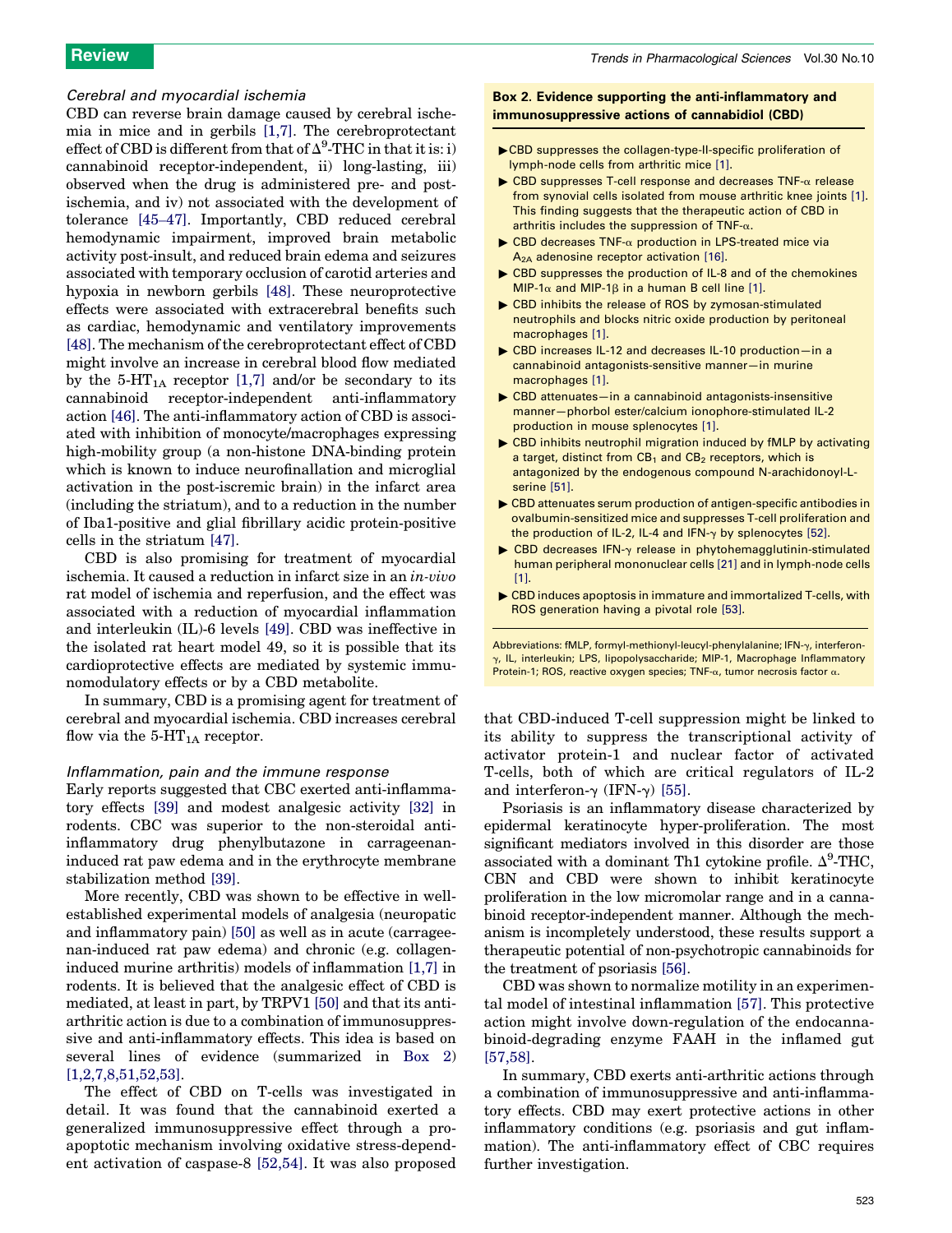# Emesis

CBD was effective in animal models of anticipatory nausea and vomiting (conditioned retching reaction in the musk shrew, a model in which standard antiemetics such as 5-  $HT_3$  antagonists are ineffective) [59], as well as in models of nausea and/or vomiting (i.e. lithium-induced conditioned gaping in rats and vomiting in musk shrews, cisplatininduced emesis in the musk shrew) [1,60]. Such results suggest a potential use of CBD in the treatment of chemotherapy-induced nausea and anticipatory nausea. In musk shrews, CBD showed a biphasic effect, being antiemetic at low doses (1–5 mg/kg) and pro-emetic at higher doses (25–40 mg/kg) [1]. By contrast, CBD was ineffective in an experimental model of motion-induced emesis in the musk shrew [61], suggesting that this compound (unlike  $\Delta^9$ -THC) does not act as a broad-spectrum antiemetic.

# Food intake

 $\Delta^9$ -THCV, at doses as low as 3 mg/kg, shares the ability of synthetic  $CB_1$  antagonists to reduce food intake and body weight in mice [62]. At similar doses,  $\Delta^9\text{-}\text{THCV}$  attenuated  $\Delta^9$ -THC-induced hypothermia and antinociception, confirming its efficacy as a  $CB_1$  receptor antagonist [2,9,25]. Under similar conditions, CBD induced a small non-significant reduction of food intake and weight gain [62].

# Type-1 diabetes and diabetic complications

CBD prevents the initiation of diabetes in non-obese diabetic (NOD) mice [1,7] and, importantly, ameliorates the manifestations of the disease in NOD mice, which are either in a latent diabetes stage or with initial symptoms of diabetes [63]. CBD treatment induced qualitative modification of the pancreatic islets infiltrated by mononuclear cells, and inhibited the specific destruction of the islets [63]. Levels of the pro-inflammatory cytokine IL-12 produced by splenocytes were significantly reduced, whereas those of the anti-inflammatory IL-10, were elevated after CBD treatment [63].

CBD also exerts significant therapeutic benefits against diabetic complications because it significantly reduces oxidative stress and prevents retinal cell death and vascular hyperpermeability in the diabetic retina in an experimental model of diabetic retinopathy [1,7]; in addition, CBD exerts anti-inflammatory and neuroprotective effects in retinal microglial cells [64]. It has been proposed that the protective effect of CBD against diabetes-induced retinal damage may be linked to inhibition of adenosine uptake [65]. In human coronary artery endothelial cells (HCAECs), CBD attenuates high glucose-induced mitochondrial superoxide generation, nuclear factor  $\kappa$ B (NFkB) activation, nitrotyrosine formation, up-regulation of iNOS and adhesion molecules ICAM-1 and VCAM-1, transendothelial migration of monocytes and monocyte-endothelial adhesion, while preserving HCAECs from disruption of endothelial barrier functions [66].

In summary, CBD exerts beneficial actions against diabetes and some of its complications (e.g. retinal damage). The anti-inflammatory, antioxidant and neuroprotective actions of CBD could contribute to these protective effects.

# Bone formation

Mesenchymal stem cells (MSCs) have a central role in a series of physiological and pathophysiological processes, including bone formation and fracture healing. CBDV, CBG, CBN, CBD,  $\Delta^9$ -THC, and  $\Delta^9$ -THCV stimulated the recruitment of quiescient MSCs present in bone marrow [67]. The effect varied from a relatively small stimulation of about 20% by CBG to as much as 100% after treatment with CBDV or  $\Delta^9$ -THCV. The effect of  $\Delta^9$ -THCV was CB<sub>2</sub>antagonist sensitive and MSCs are cannabinoid receptornegative cells, so it was believed that  $\Delta^9$ -THCV may stimulate the recruitment of MSCs from the bone marrow indirectly via a mechanism mediated by a  $CB_2$ -expressing accessory cell [67].

CBD also controls bone resorption during the progression of experimental periodontitis in rats. In this case, morphometrical analysis of alveolar bone loss demonstrated that CBD-treated animals had reduced alveolar bone loss and lower expression of the activator of the NFkB ligand RANKL/RANK [68]. Moreover, gingival tissues from the CBD-treated group showed reduced neutrophil migration associated with lower production of IL-1 $\beta$  and tumor necrosis factor- $\alpha$  [68].

Overall, the phytocannabinoids CBDV,  $\Delta^9$ -THCV and CBD may exert beneficial effects on bone formation and fracture healing.

# Cancer

Δ<sup>9</sup>-THC, CBD, CBG, CBC, Δ<sup>9</sup>-THCA and CBDA have been shown to exert anti-proliferative/pro-apoptotic effects  $(IC_{50})$ in the range  $5-25 \mu M$ ) in a panel of tumor cell lines: human breast carcinoma, human prostate carcinoma, human colorectal carcinoma, human gastric adenocarcinoma, C6 rat glioma, rat basophilic leukemia and transformed thyroid cells. CBD exhibited the highest potency with  $IC_{50}$  values between  $6 \mu M$  and  $10.6 \mu M$ , and maximal efficacy at  $25 \mu M$ , followed by CBG and CBC [11]. CBDA was the least effective compound, being active against only breast, thyroid and glioma cells. Furthermore, prostate carcinoma cells were found to be quite resistant to the action of phytocannabinoids, with only CBD and CBG exerting anti-proliferative effects [11]. More in-depth studies showed that CBD inhibited glioma, leukaemia and breast cancer, as detailed below.

- 1) CBD exerted cannabinoid-independent anti-metastatic and pro-apoptotic effects on human glioma cells and tumor regression *in vivo* [1,7,27]. CBD-induced apoptosis of human glioma cells involves early production of ROS and concomitant activation of initiator caspase-8 and caspase-9, converging into the activation of the downstream effector caspase-3 [27]. *In vivo*, CBD induced glioma growth inhibition through specific modulation of the pro-carcinogenic LOX pathway [69].
- 2) CBD induced a  $CB<sub>2</sub>$ -mediated reduction in viability and apoptosis in leukemia cells, and reduced tumor burden and increased the number of apoptotic tumours in EL-4-bearing mice *in vivo*; the effect was associated with increased production of ROS, which was mediated through regulation of Nox4 and p22phox [70].
- CBD inhibited the growth of xenograft tumours obtained by subcutaneous injection of human breast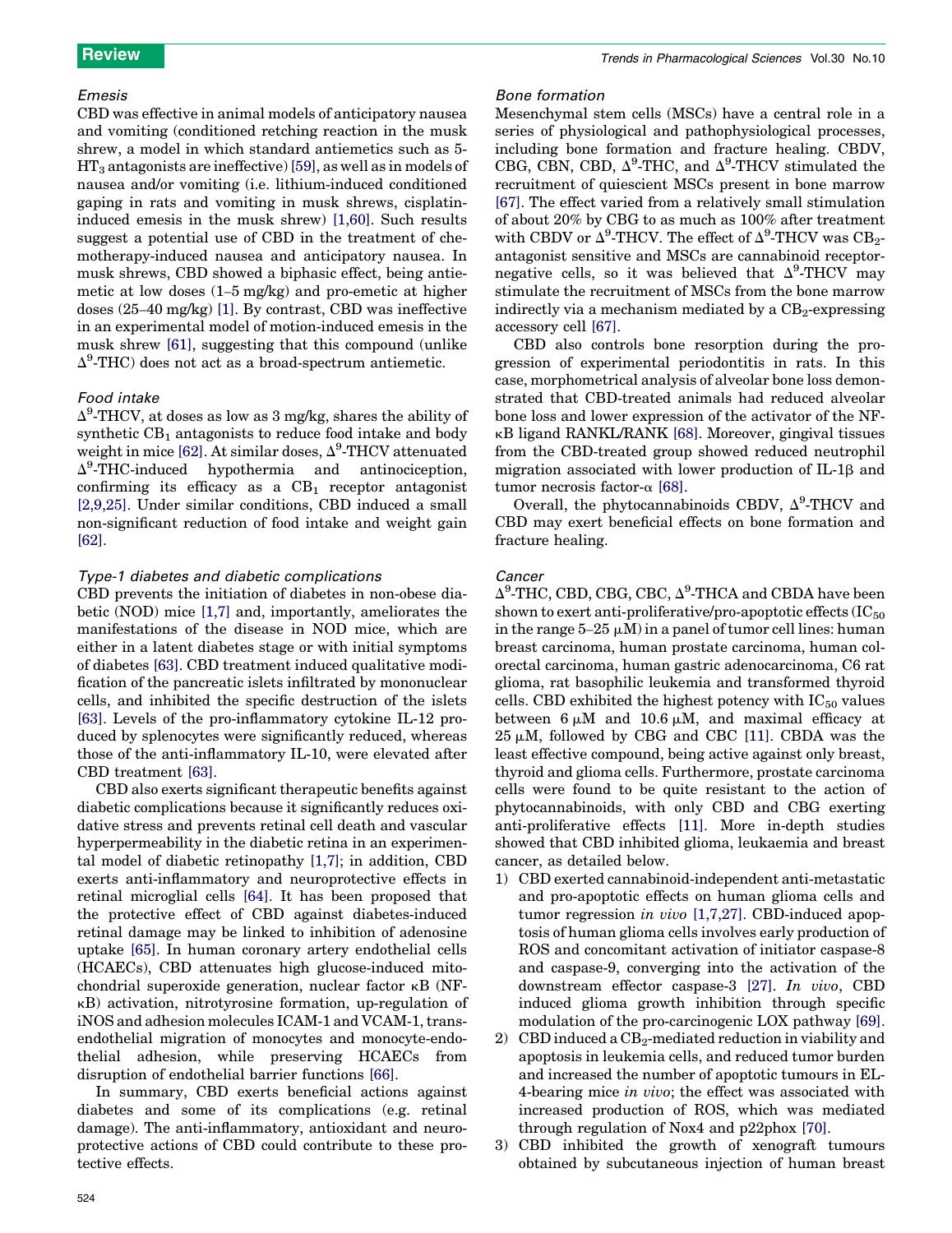

Figure 1. Pharmacological actions of non-psychotropic cannabinoids (with the indication of the proposed mechanisms of action). Abbreviations:  $\Delta^9$ -THC,  $\Delta^9$ -tetrahydrocannabinol;  $\Delta^8$ -THC,  $\Delta^8$ -tetrahydrocannabinol; CBN, cannabinol; CBD, cannabidiol;  $\Delta^9$ -THCV,  $\Delta^9$ -tetrahydrocannabivarin; CBC, cannabichromene; CBG, cannabigerol; Δ<sup>9</sup>-THCA, Δ<sup>9</sup>-tetrahydrocannabinolic acid; CBDA, cannabidiolic acid; TRPV1, transient receptor potential vanilloid type 1; PPAR<sub>Y</sub>, peroxisome proliferator-activated receptor  $\gamma$ ; ROS, reactive oxygen species; 5-HT<sub>1A</sub>, 5-hydroxytryptamine receptor subtype 1A; FAAH, fatty acid amide hydrolase. (+), direct or indirect activation;  $\uparrow$ , increase;  $\downarrow$ , decrease.

carcinoma cells into athymic mice [11]. Studies investigating the mode of action showed that CBD down-regulated the expression of Id-1 (a key regulator of the metastatic potential of breast and other carcinomas) in metastatic human breast cancer cells, leading to reduction of tumour aggressiveness [71].

Phytocannabinoids have been shown to inhibit ATPbinding cassette (ABC) transporters, which play a part in the multi-drug resistance of tumor cells. Specifically, P-glycoprotein (ABCB1) was inhibited by CBD, but not by  $\Delta^9\text{-THCV}, \Delta^9\text{-THCA}$  or CBN [72]; multi-drug resistancerelated protein 1 (ABCC1/MRP1) and breast cancer resistance protein were inhibited by CBD, CBN and  $\Delta^9$ -THC (order of potency: CBD > CBN >  $\Delta^9$ -THC) [73].

CBD was shown to attenuate oxidative/nitrosative stress, inflammation, and cell death induced by the anticancer drug cisplatin in the mouse kidney [74]. Nephrotoxicity is a common complication of cisplatin chemotherapy, which limits its clinical use.

In summary, the phytocannabinoids CBD, CBG and CBC have shown interesting pro-apoptotic properties in cancer cell lines. The most studied phytocannabinoid is CBD. CBD induces increases in  $\lbrack Ca^{2+} \rbrack_i$ , thereby stimulating ROS production and causing apoptosis. In vivo, CBD inhibits glioma growth and experimental breast carcinoma.

# Microbial growth

Preparations from *Cannabis sativa* were extensively investigated in the 1950s as highly active topical antiseptic agents for the oral cavity and the skin, and as anti-tubercular agents. Cannabinoid acids, which can be precursors of the neutral cannabinoids, were shown to be antibiotic 4 and were used in veterinary medicine in Czechoslovakia in the 1960s. An early report showed that CBC exerted antifungal and, to a lesser degree, antibacterial activity [39]. Recently, five major cannabinoids  $(\Delta^9\text{-THC, CBN, CBD,}$ CBC and CBG) showed potent activity against various methicillin-resistant *Staphylococcus aureus* strains of current clinical relevance. No substantial difference in potency was observed, with a minimum inhibitory concentration in the range  $0.5-2 \mu g/mL$  [75].

# **Conclusions**

Recent developments suggest that non-psychotropic phytocannabinoids exert a wide range of pharmacological effects (Figure 1), many of which are of potential therapeutic interest. The most studied among these compounds is CBD, the pharmacological effects of which might be explained, at least in part, by a combination of mechanisms of action (Table 1, Figure 1). CBD has an extremely safe profile in humans, and it has been clinically evaluated (albeit in a preliminary fashion) for the treatment of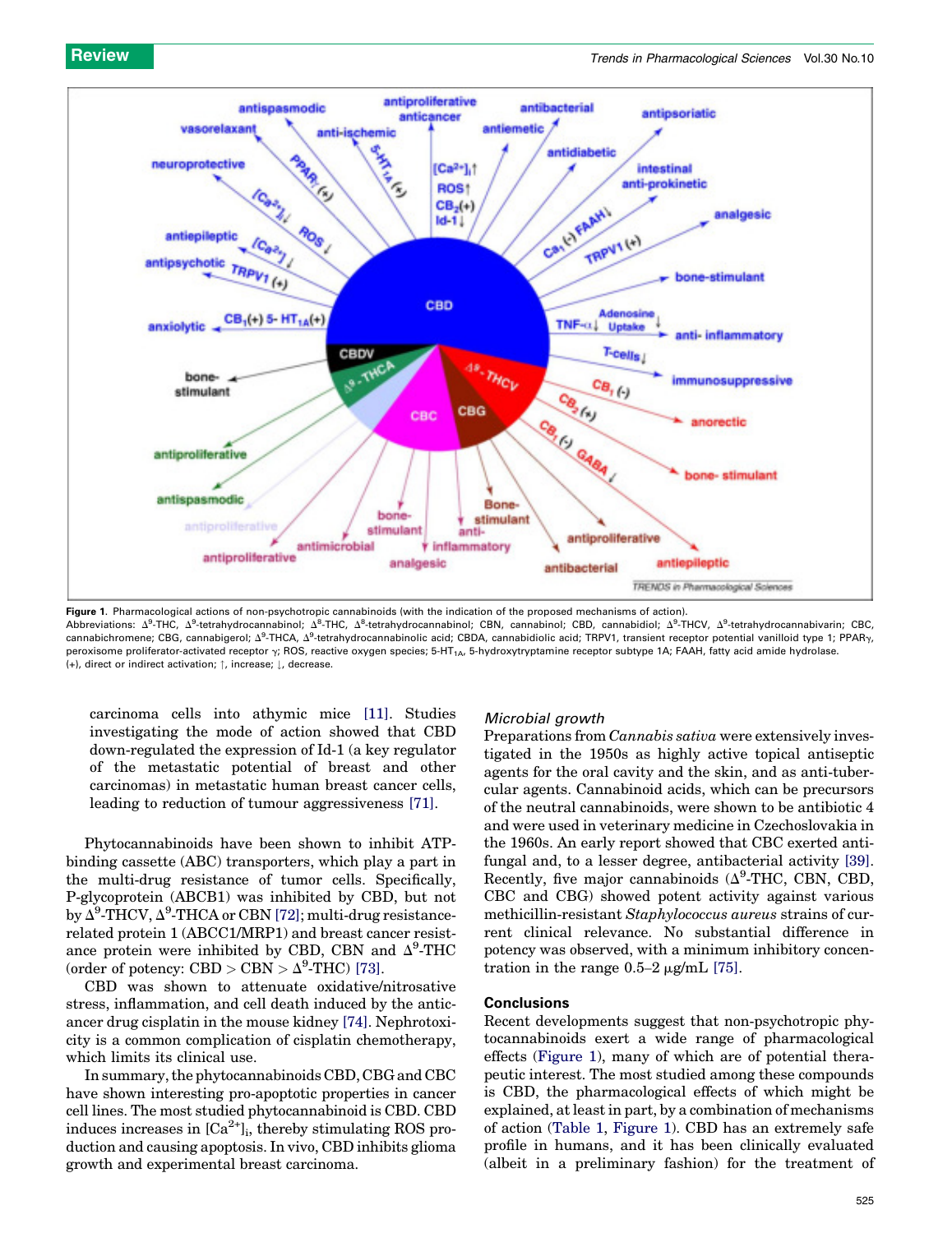anxiety, psychosis, and movement disorders. There is good pre-clinical evidence to warrant clinical studies into its use for the treatment of diabetes, ischemia and cancer. The design of further clinical trials should: i) consider the bellshaped pattern of the dose–response curve that has been observed in pre-clinical pharmacology, and ii) establish if CBD is more effective or has fewer unwanted effects than other medicines. A sublingual spray that is a standardized *Cannabis* extract containing approximately equal quantities of CBD and  $\Delta^9\text{-THC}$  (Sativex $^\circledR$ ), has been shown to be effective in treating neuropathic pain in multiple sclerosis patients [76].

The pharmacology of  $\Delta^9$ -THCV (i.e. CB<sub>1</sub> antagonism associated with  $CB_2$  agonist effects) is also intriguing because it has the potential of application in diseases such as chronic liver disease or obesity—when it is associated with inflammation—in which  $CB<sub>1</sub>$  blockade together with some  $CB<sub>2</sub>$  activation is beneficial. Concerning obesity treatment, it will be important in future studies to establish if  $\Delta^9$ -THCV is more effective or has fewer unwanted effects than rimonabant. Rimonabant was the first clinically available  $CB_1$  receptor antagonist, but was withdrawn from the market because of the increased risk of depression.

The plant *Cannabis* is a source of several other neglected phytocannabinoids such as CBC and CBG. Although the spectrum of pharmacological effects of these compounds is largely unexplored, their potent action at TRPA1 and TRPM8 might make these compounds new and attractive tools for pain management.

# References

- 1 Mechoulam, R. *et al.* (2007) Cannabidiol recent advances. *Chem. Biodivers.* 4, 1678–1692
- 2 Pertwee, R.G. (2008) The diverse CB1 and CB2 receptor pharmacology of three plant cannabinoids: delta9-tetrahydrocannabinol, cannabidiol and delta9-tetrahydrocannabivarin. *Br. J. Pharmacol.* 153, 199–215
- 3 Turner, C.E. (1980) Constituents of Cannabis sativa L. XVII. A review of the natural constituents. *J. Nat. Prod.* 43, 169–234
- 4 Mechoulam, R. and Hanus, L. (2000) A historical overview of chemical research on cannabinoids. *Chem. Phys. Lipids.* 108, 1–13
- 5 Kunos, G. *et al.* (2009) Should peripheral CB1 cannabinoid receptors be selectively targeted for therapeutic gain? *Trends Pharmacol. Sci.* 30,  $1 - 7$
- 6 Di Marzo, V. (2008) Targeting the endocannabinoid system: to enhance or reduce? *Nat. Rev. Drug Discov.* 7, 438–455
- 7 Zuardi, A.W. (2008) Cannabidiol: from an inactive cannabinoid to a drug with wide spectrum of action. *Rev. Bras. Psiquiatr.* 30, 271– 280
- 8 Pertwee, R.G. (2004) The pharmacology and therapeutic potential of cannabidiol. In *Cannabinoids* (Di Marzo, V., ed.), pp. 32–83, Kluwer Academic/Plenum Publishers
- 9 Thomas, A. *et al.* (2005) Evidence that the plant cannabinoid Delta9 tetrahydrocannabivarin is a cannabinoid CB1 and CB2 receptor antagonist. *Br. J. Pharmacol.* 146, 917–926
- 10 Thomas, A. *et al.* (2007) Cannabidiol displays unexpectedly high potency as an antagonist of CB1 and CB2 receptor agonists in vitro. *Br. J. Pharmacol.* 150, 613–623
- 11 Ligresti, A. *et al.* (2006) Antitumor activity of plant cannabinoids with emphasis on the effect of cannabidiol on human breast carcinoma. *J. Pharmacol. Exp. Ther.* 318, 1375–1387
- 12 Ryberg, E. *et al.* (2007) The orphan receptor GPR55 is a novel cannabinoid receptor. *Br. J. Pharmacol.* 152, 1092–1101
- 13 Ahrens, J. *et al.* (2009) The nonpsychotropic cannabinoid cannabidiol modulates and directly activates alpha-1 and alpha-1-Beta glycine receptor function. *Pharmacology* 83, 217–222
- 14 De Petrocellis, L. *et al.* (2008) Plant-derived cannabinoids modulate the activity of transient receptor potential channels of ankyrin type-1 and melastatin type-8. *J. Pharmacol. Exp. Ther.* 325, 1007–1015
- 15 Qin, N. *et al.* (2008) TRPV2 is activated by cannabidiol and mediates CGRP release in cultured rat dorsal root ganglion neurons. *J. Neurosci.* 28, 6231–6238
- 16 Carrier, E.J. (2006) Inhibition of an equilibrative nucleoside transporter by cannabidiol: a mechanism of cannabinoid immunosuppression. *Proc. Natl. Acad. Sci. USA.* 103, 7895–7900
- 17 O'Sullivan, S.E. *et al.* (2009) Time-dependent vascular actions of cannabidiol in the rat aorta. *Eur. J. Pharmacol.* 612, 61–68
- 18 Drysdale, A.J. *et al.* (2006) Cannabidiol-induced intracellular Ca2+ elevations in hippocampal cells. *Neuropharmacology* 50, 621– 631
- 19 Ryan, D. *et al.* (2009) Cannabidiol targets mitochondria to regulate intracellular Ca2+ levels. *J. Neurosci.* 29, 2053–2063
- 20 Ross, H.R. *et al.* (2008) Inhibition of recombinant human T-type calcium channels by Delta9-tetrahydrocannabinol and cannabidiol. *J. Biol. Chem.* 283, 16124–16134
- 21 Jenny, M. *et al.* (2009) Delta9-Tetrahydrocannabinol and cannabidiol modulate mitogen-induced tryptophan degradation and neopterin formation in peripheral blood mononuclear cells in vitro. *J. Neuroimmunol.* 207, 75–82
- 22 Takeda, S. et al. (2009) Cannabidiol-2',6'-Dimethyl Ether, a Cannabidiol Derivative, is a highly potent and selective 15 lipoxygenase inhibitor. *Drug. Metab. Dispos.* 37, 1733–1737
- 23 Evans, A.T. *et al.* (1987) Activation of phospholipase A2 by cannabinoids. Lack of correlation with CNS effects. *FEBS Lett.* 211, 119–122
- 24 Dennis, I. *et al.* (2008) Effects of Delta9-tetrahydrocannabivarin on [35S]GTPgammaS binding in mouse brain cerebellum and piriform cortex membranes. *Br. J. Pharmacol.* 154, 1349–1358
- 25 Pertwee, R.G. *et al.* (2007) The psychoactive plant cannabinoid, Delta9 tetrahydrocannabinol, is antagonized by Delta8- and Delta9 tetrahydrocannabivarin in mice in vivo. *Br. J. Pharmacol.* 150, 586– 594
- 26 Takeda, S. *et al.* (2008) Cannabidiolic acid as a selective cyclooxygenase-2 inhibitory component in cannabis. *Drug Metab. Dispos.* 36, 1917–1921
- 27 Massi, P. *et al.* (2006) The non-psychoactive cannabidiol triggers caspase activation and oxidative stress in human glioma cells. *Cell. Mol. Life Sci.* 63, 2057–2066
- 28 Usami, N. *et al.* (2008) Generation of reactive oxygen species during mouse hepatic microsomal metabolism of cannabidiol and cannabidiol hydroxy-quinone. *Life Sci.* 83, 717–724
- 29 Kogan, N.M. *et al.* (2007) A cannabinoid anticancer quinone, HU-331, is more potent and less cardiotoxic than doxorubicin: a comparative in vivo study. *J. Pharmacol. Exp. Ther.* 322, 646–653
- 30 Long, L.E. *et al.* (2006) Cannabidiol reverses MK-801-induced disruption of prepulse inhibition in mice. *Neuropsychopharmacology* 31, 795–803
- 31 Ma, Y.L. *et al.* (2008) The phytocannabinoid Delta(9) tetrahydrocannabivarin modulates inhibitory neurotransmission in the cerebellum. *Br. J. Pharmacol.* 154, 204–215
- 32 Davis, W.M. and Hatoum, N.S. (1983) Neurobehavioral actions of cannabichromene and interactions with delta 9-tetrahydrocannabinol. *Gen. Pharmacol.* 14, 247–252
- 33 Moreira, F.A. *et al.* (2009) Antiaversive effects of cannabinoids: is the periaqueductal gray involved? *Neural. Plast.* 2009, 625469
- 34 Campos, A.C. and Guimarães, F.S. (2008) Involvement of 5HT1A receptors in the anxiolytic-like effects of cannabidiol injected into the dorsolateral periaqueductal gray of rats. *Psychopharmacology (Berl).* 199, 223–230
- 35 Resstel, L.B. *et al.* (2009) 5-HT1A receptors are involved in the cannabidiol-induced attenuation of behavioural and cardiovascular responses to acute restraint stress in rats. *Br. J. Pharmacol.* 156, 181–188
- 36 Bitencourt, R.M. *et al.* (2008) Facilitation of contextual fear memory extinction and anti-anxiogenic effects of AM404 and cannabidiol in conditioned rats. *Eur. Neuropsychopharmacol.* 18, 849–859
- 37 Paton, W.D. and Pertwee, R.G. (1972) Effect of Cannabis and certain of its constituents on pentobarbitone sleeping time and phenazone metabolism. *Br. J. Pharmacol.* 44, 250–261